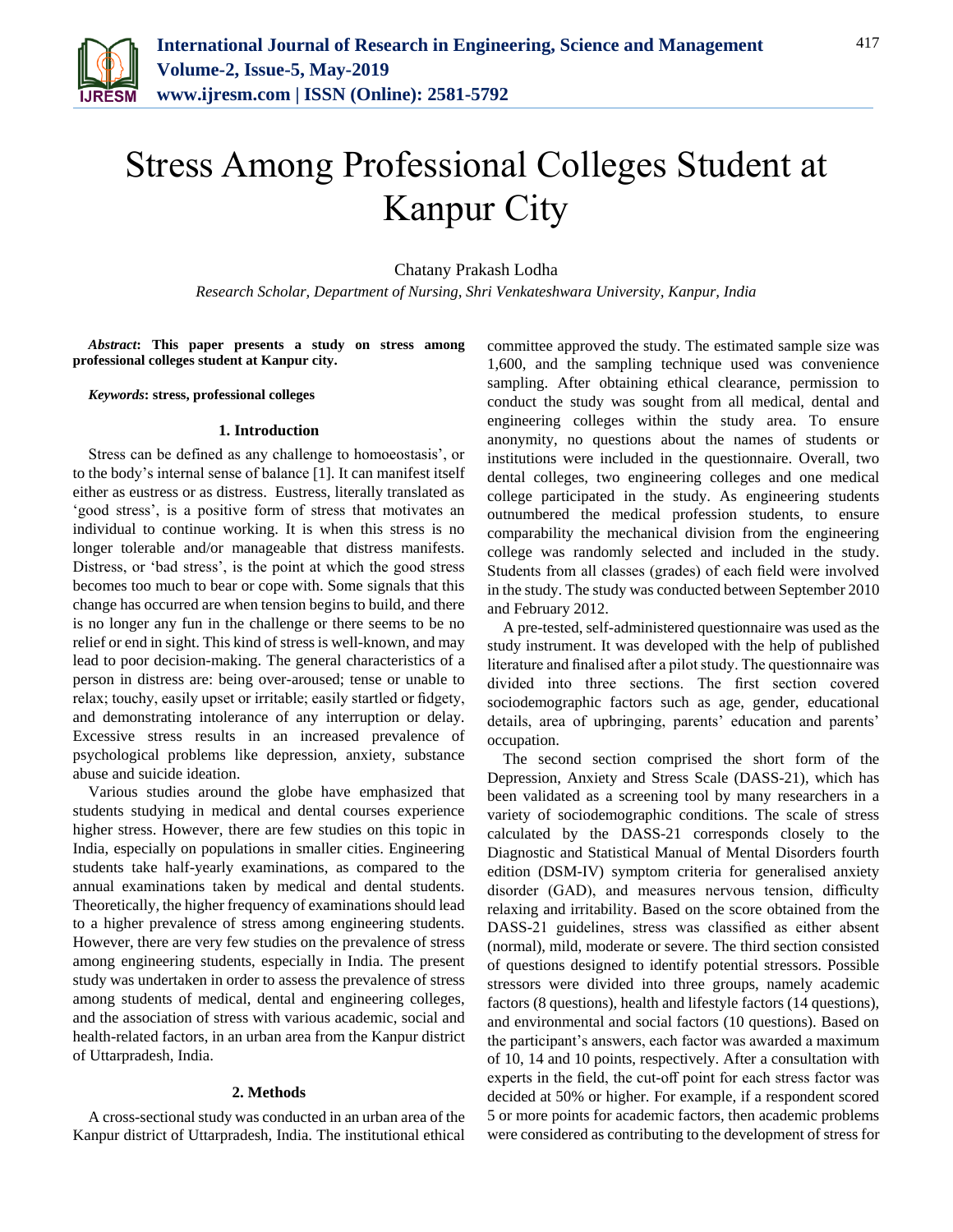

this respondent. The academic factors section included information such as whether the student was taking a course by choice; if She/he had failed in any subject.

self-satisfaction with study efforts; the quality of the educational process at the college; the presence of study-related problems; an overloaded syllabus; satisfaction with the methods of teaching, and whether the participants felt stressed concerning their studies. The section concerning health and lifestyle factors was designed to measure the participant's perceived present health status, and if there had been any changes. Depression, calculated using the DASS-21, was included as a factor. Other psychological problems were also included such as mood breakdown, examination phobia, frustration and self-care. Health factors that were also assessed were exercise, diet, changes in sleep pattern and substance abuse.

The environmental and social factors section comprised questions on the participant's family, economic, social and emotional problems. It also included questions regarding their college and residential environment; relationship with other students; recreational activities, and their own as well as others' expectations regarding academic achievement. Questions regarding whether the students felt a need for stress management education to be included in the curriculum were additionally included in the questionnaire. Following ethical approval of the study, students were contacted after their lectures. Students from all classes were involved in the study, and care was taken to ensure that no participant was due to take any examinations in the month following the study.

The nature and purpose of the study was explained in detail, and willing students over 18 years old were provided with questionnaires and consent forms. The principal investigator was present while the students completed the questionnaire but the teachers of each institution were requested to wait outside. Absolute privacy and a mental comfort zone were maintained for each individual student while answering the questionnaire. Upon completion of the questionnaire, each participant was requested to drop their questionnaire and consent form in separate drop-boxes. A total of three visits (at least one week apart) was made to each institution to ensure the inclusion of all possible participants. Analysis of the data was done using percentages, chi-square tests, binary logistic regression and multinomial regression. Data from the pilot study were not included in the final analysis.

#### **3. Result**

Out of the 1,600 distributed and collected questionnaires, 1,244 were complete and hence used in the final analysis. Overall, there were 411 dental students, 417 engineering students and 406 medical students (studying for a Bachelor of Medicine or a Bachelor of Surgery [MBBS] degree). Out of all the students in the study, 676 (55.23%) were female and 548 (44.77%) were male. Respondents were 18–25 years old (mean  $\pm$  standard deviation [SD] = 19.87 years  $\pm$  1.62 years). A total

of 396 (32.3%) of the respondents were from rural areas, while 828 (67.7%) were from the urban area.

A total of 939 students (76.7%) were currently residing in hostels while 285 (23.3%) were residing in other places, or instance with parents, relatives or in rented apartments. Out of the total respondents, stress was present in 299 (24.42%); of these, mild stress was present in 123 respondents (10%), while 93 (7.6%) had moderate stress and 83 (6.8%) had severe stress. Considering the results according to the participant's field of education, 115 (28.7%) dental students, 82 (19.7%) engineering students and 102 (25.1%) medical students had stress; the association was statistically significant. Concerning gender, stress was present in 187 female respondents (27.7%) as compared to 112 male respondents (20.4%). Association of stress with gender was statistically significant. Although stress was associated with age, a distinctive trend was not observed. In terms of the participant's residence, 80 students from rural areas (20.2%) had stress as compared to 219 from the urban area (26.4%), and this association of stress with permanent residence was statistically significant.

On the other hand, stress was present in 243 students living in hostels (25.9%), while among the students living elsewhere, 56 (19.6%) had stress; an association which was also statistically significant. No significant associations were observed between stress and other sociodemographic factors, such as class or parents' education. The need to include stress management education in the curriculum was expressed by 248 (59.5%) of the engineering students, 198 (49.4%) dental and 220 (54.2%) medical students; this came to a total of 666 students (54.4%). Potential stressors faced by students were divided into three groups: academic factors, health and lifestyle factors, and environmental and social factors. A total of 188 (46.9%) dental, 164 (39.3%) engineering students and 184 (45.3%) medical students scored above 50% for academic factors; this signifies that 536 respondents (43.8%) had reported scores over the cut-off point

Stress was present in 299 respondents; out of these, 233 (77.9%) had a score above the 50% cut-off mark for academic factors, which was a statistically significant association. While considering the distribution according to the three fields of education, scores of above 50% for academic factors coexisted with stress in 94 (81.7%) dental, 62 (75.6%) engineering and 77 (75.5%) medical students, which are statistically significant associations for each of the three fields. The coexistence of scores. Stress was present in 299 respondents; out of these, 233 (77.9%) had a score above the 50% cut-off mark for academic factors, which was a statistically significant association. While considering the distribution according to the three fields of education, scores of above 50% for academic factors coexisted with stress in 94 (81.7%) dental, 62 (75.6%) engineering and 77 (75.5%) medical students, which are statistically significant associations for each of the three fields. The coexistence of scores.

Upon further analysis using binary logistic regression,